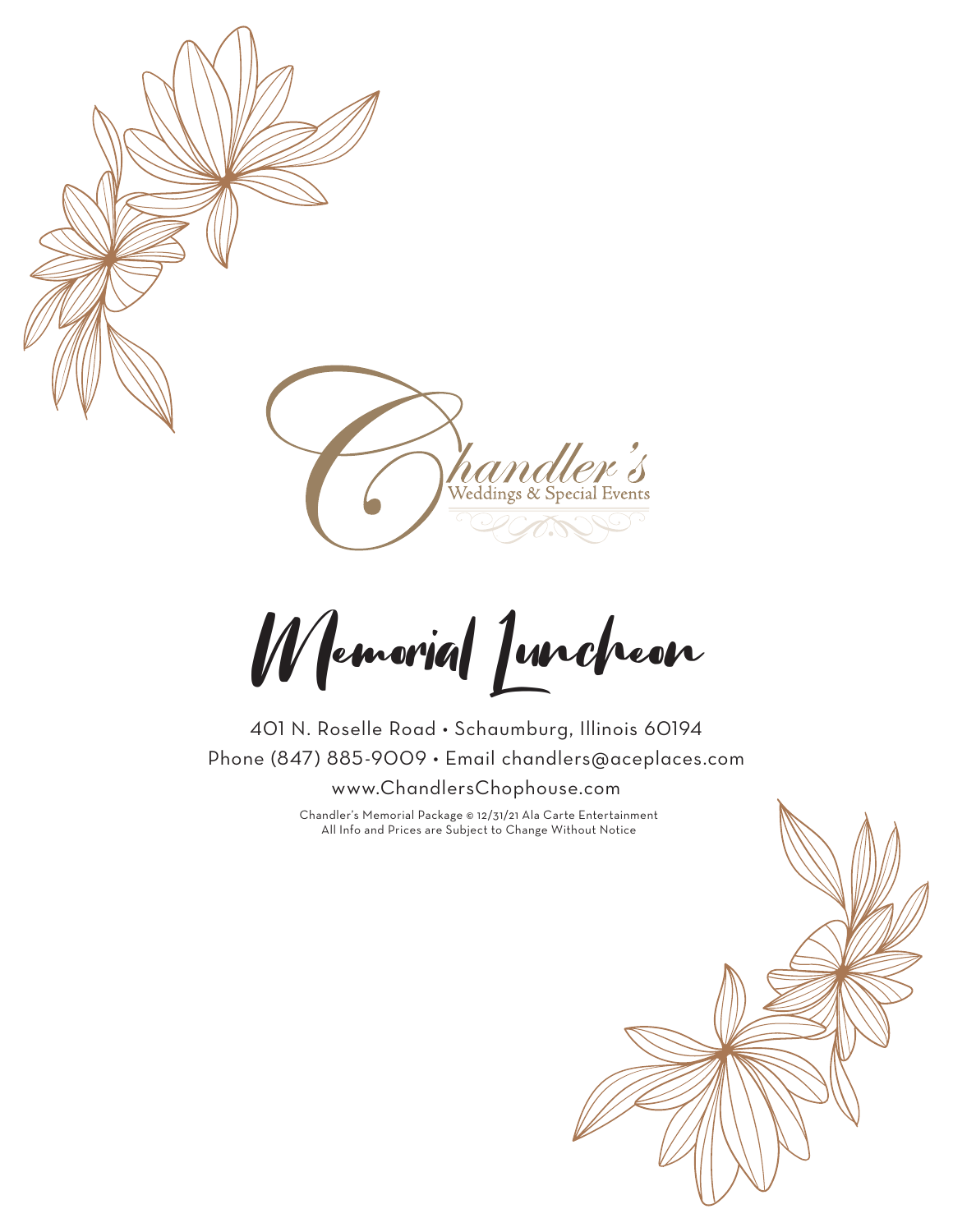Memorial Luncheon

**Served Family Style** (Minimum of 25 Guests)

# ENTRÉES

(Choice of Two) Roasted Sirloin of Beef with Mushroom-Bordelaise Sauce Roast Spring Chicken Broasted Chicken Grilled Herb Chicken Breast

## ACCOMPANIMENTS

(Choice of Two) Yukon Gold Whipped Potatoes Herb-Roasted Red Potatoes Seasoned Potato Wedges Seasonal Fresh Vegetable Medley Sautéed Zucchini and Yellow Squash Broccoli and/or Cauliflower with Garlic or Parmesan Butter

### **Served with the following:**

Fresh Baked Rolls and Butter

Classic Garden Salad with Choice of Two Dressings Italian, Ranch, Honey Citrus Vinaigrette or White Balsamic Vinaigrette

Choice of Soup (add 1.95 Per Guest) Minestrone, Chicken Noodle, Cream of Chicken with Rice Broccoli Cheddar or Cream of Mushroom Soup

Mostaccioli with Marinara

Choice of Vanilla or Chocolate Ice Cream, Raspberry or Lemon Sorbet Freshly Brewed Coffee, Decaf, Hot Tea and Milk

## **Family Style 24.95 Per Guest Children 10 and Under 11.95**

(Kids Ages 3 and Under, Complimentary When Sharing a Plate)